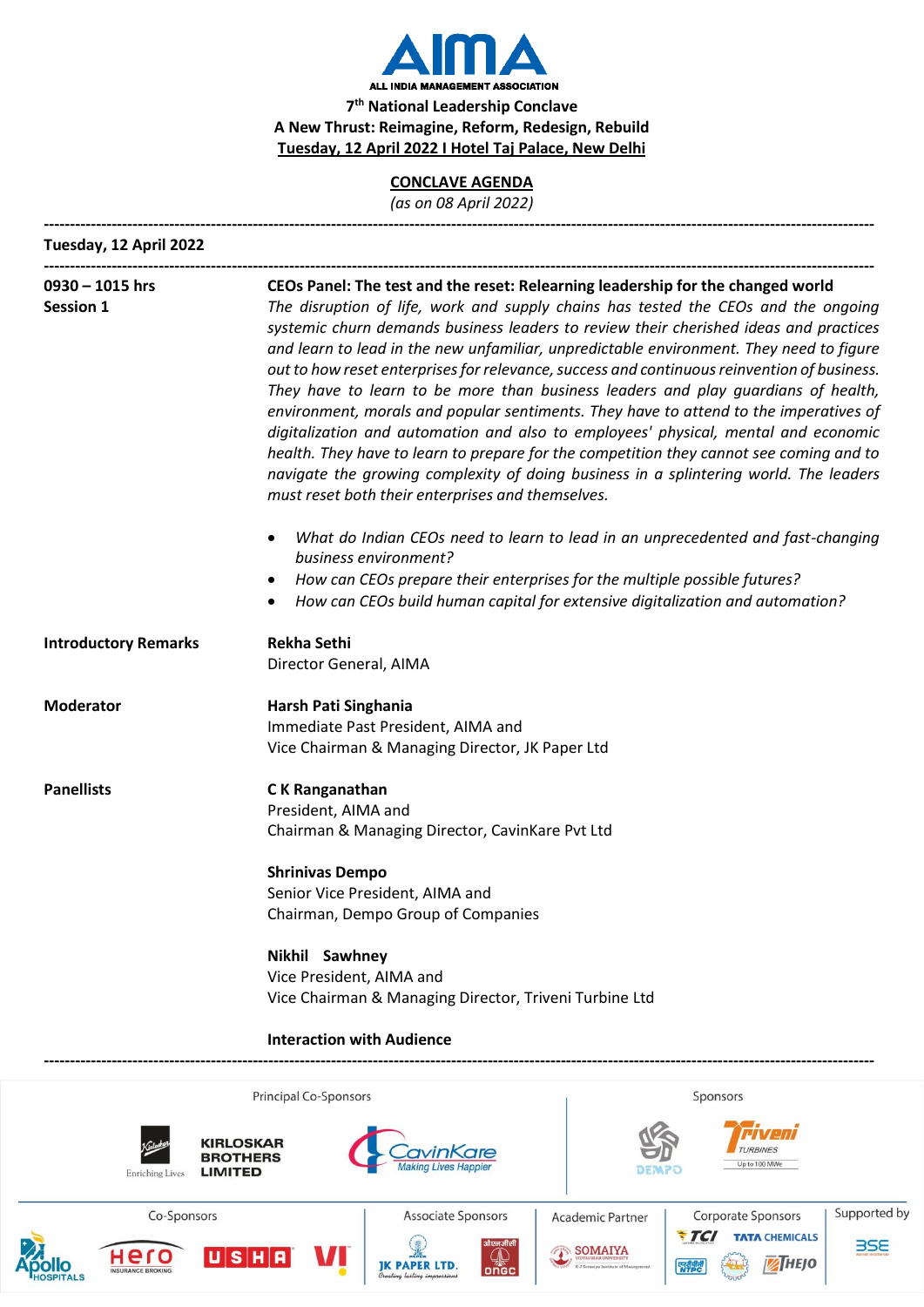| $1015 - 1100$ hrs                     | The future of air warfare: Securing the sky and beyond                                                                                                                                                                                                                                                                                                                                                                                                                                                                                                                                                                                                                                                                                                                                                                                                                                                                                                                                                                                                                  |  |
|---------------------------------------|-------------------------------------------------------------------------------------------------------------------------------------------------------------------------------------------------------------------------------------------------------------------------------------------------------------------------------------------------------------------------------------------------------------------------------------------------------------------------------------------------------------------------------------------------------------------------------------------------------------------------------------------------------------------------------------------------------------------------------------------------------------------------------------------------------------------------------------------------------------------------------------------------------------------------------------------------------------------------------------------------------------------------------------------------------------------------|--|
| <b>Session 2</b>                      | The churn in the geopolitical situation requires the country's military leadership to<br>radically rethink its strategies and capabilities. Russia's actions in Ukraine have<br>highlighted a shift in global security dynamics. Also, the multilateral security institutions<br>themselves have become theatres of conflict. In a free-for-all world, each country has to<br>fend for itself or seek safety in alliances. India is pivotal to peace and power in the Indo-<br>Pacific and Indian forces need to switch to a regional role. Disgruntled neighbours on all<br>sides and a difficult border with a hostile superpower have put India at risk of multi-front,<br>multi-adversary wars. Control of the skies has become critical for control of the land and<br>the seas, as space and cyber warfare and missiles have neutralized distances. Indian air<br>force needs to find answers to the new kinds and new levels of threats.<br>What are the lessons for India from the behaviour of Russia, China and NATO in the<br>$\bullet$<br>Ukraine conflict? |  |
|                                       | Which are the key areas where Indian military leadership needs to change things<br>$\bullet$<br>quickly and substantially?<br>What kind of domestic weapons technology and production capacity is needed to<br>$\bullet$<br>provide Indian forces a cutting edge?                                                                                                                                                                                                                                                                                                                                                                                                                                                                                                                                                                                                                                                                                                                                                                                                       |  |
| <b>Moderator</b>                      | <b>Nikhil Sawhney</b><br>Vice President, AIMA and<br>Vice Chairman & Managing Director, Triveni Turbine Ltd                                                                                                                                                                                                                                                                                                                                                                                                                                                                                                                                                                                                                                                                                                                                                                                                                                                                                                                                                             |  |
| <b>Speaker</b>                        | Air Chief Marshal Vivek Ram Chaudhari, PVSM, AVSM, VM, ADC<br>Chief of the Indian Air Force<br><b>Interaction with Audience</b>                                                                                                                                                                                                                                                                                                                                                                                                                                                                                                                                                                                                                                                                                                                                                                                                                                                                                                                                         |  |
| $1100 - 1145$ hrs<br><b>Session 3</b> | <b>Changing lives: Philanthropy beyond money</b><br>Philanthropy is often confused with fat endowments by the super rich. While cash does<br>help drive a lot of the mass aid programmes, it remains a blunt instrument. The key to<br>changing lives is to bring non-financial resources to bear on the problems. Instead of<br>merely paying others to get the desirable social outcomes, a philanthropist may consider<br>caring and sharing in everyday life. There are many actions that can have a more<br>immediate and meaningful impact in the immediate surroundings and people, such as<br>buying from appropriate sources, using correct energy and materials, sharing assets,<br>passing on skills and using one's power network for proper advocacy. Everyone needs to<br>find one's own suitable outlet for philanthropy and it requires ingenuity more than money.                                                                                                                                                                                      |  |
|                                       | How can one turn a philanthropist without spending anything?<br>$\bullet$<br>How can business leaders use their network in business and government to help the<br>weak and the deprived?<br>What role do listening and empathy play in philanthropy?<br>$\bullet$                                                                                                                                                                                                                                                                                                                                                                                                                                                                                                                                                                                                                                                                                                                                                                                                       |  |
| <b>Moderator</b>                      | <b>Shrinivas Dempo</b><br>Senior Vice President, AIMA and<br>Chairman, Dempo Group of Companies                                                                                                                                                                                                                                                                                                                                                                                                                                                                                                                                                                                                                                                                                                                                                                                                                                                                                                                                                                         |  |
|                                       | Principal Co-Sponsors<br>Sponsors                                                                                                                                                                                                                                                                                                                                                                                                                                                                                                                                                                                                                                                                                                                                                                                                                                                                                                                                                                                                                                       |  |
|                                       |                                                                                                                                                                                                                                                                                                                                                                                                                                                                                                                                                                                                                                                                                                                                                                                                                                                                                                                                                                                                                                                                         |  |
| <b>Enriching Lives</b>                | KIRLOSKAR<br><b>TURBINES</b><br><b>BROTHERS</b><br>Up to 100 MWe<br>LIMITED                                                                                                                                                                                                                                                                                                                                                                                                                                                                                                                                                                                                                                                                                                                                                                                                                                                                                                                                                                                             |  |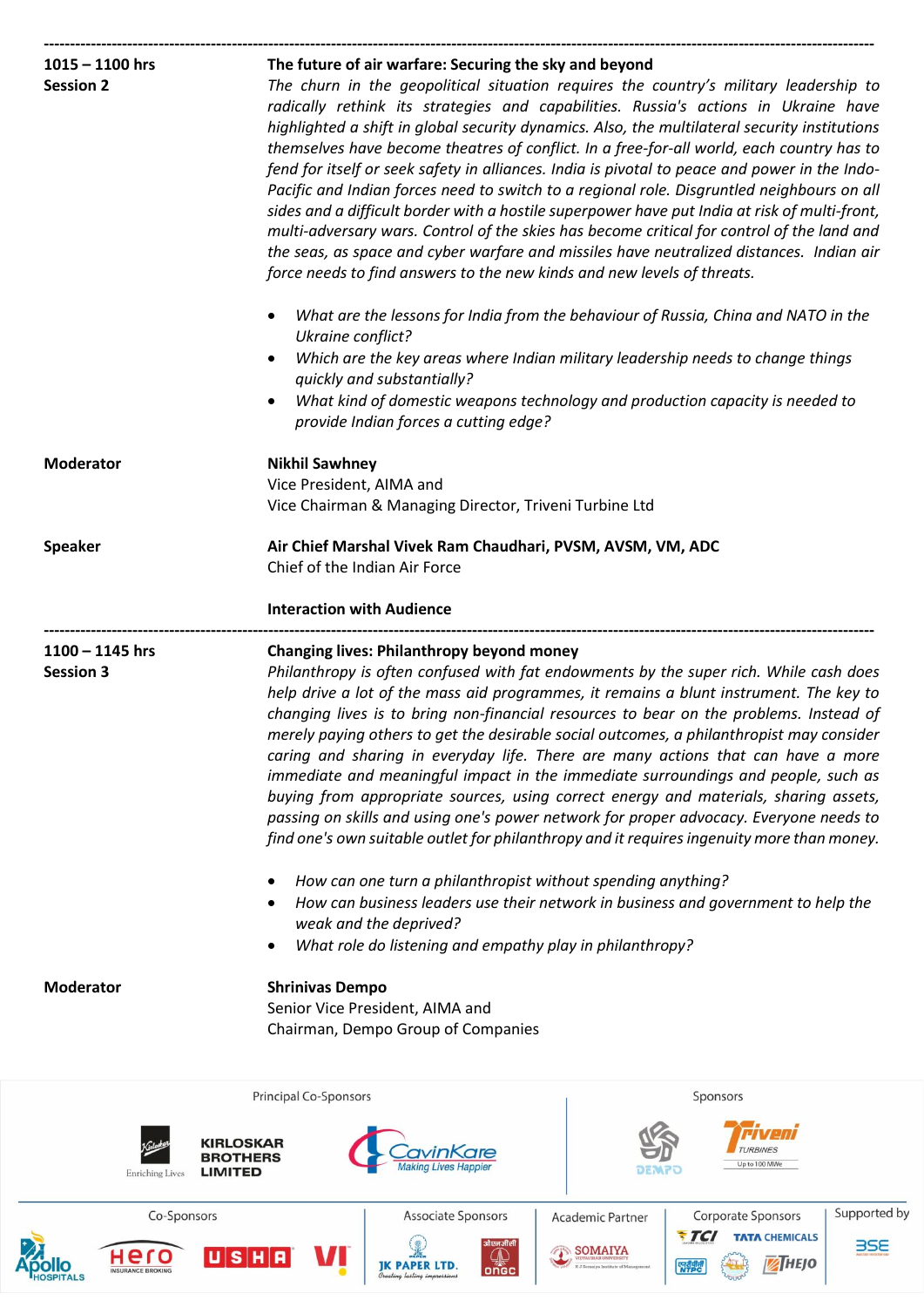**Speaker Sudha Murty** Chairperson, Murty Foundation & Author and Social Worker

## **Interaction with Audience**

| $1145 - 1200$ hrs                                                                                                                                                                                                                                                                                                                                                                                                                                                                                                                                                                                                                                                                                                                                                            | <b>Break</b>                                                                                                                                                                                                                                                                                                                                                                                                                                                                                                                                                                                                                                                                                                                                                                                                                                                                                                                                                                                          |  |
|------------------------------------------------------------------------------------------------------------------------------------------------------------------------------------------------------------------------------------------------------------------------------------------------------------------------------------------------------------------------------------------------------------------------------------------------------------------------------------------------------------------------------------------------------------------------------------------------------------------------------------------------------------------------------------------------------------------------------------------------------------------------------|-------------------------------------------------------------------------------------------------------------------------------------------------------------------------------------------------------------------------------------------------------------------------------------------------------------------------------------------------------------------------------------------------------------------------------------------------------------------------------------------------------------------------------------------------------------------------------------------------------------------------------------------------------------------------------------------------------------------------------------------------------------------------------------------------------------------------------------------------------------------------------------------------------------------------------------------------------------------------------------------------------|--|
| $1200 - 1245$ hrs<br><b>Session 4</b>                                                                                                                                                                                                                                                                                                                                                                                                                                                                                                                                                                                                                                                                                                                                        | A better deal: Women leaders' role in gender inclusion<br>Women no longer have to convince anyone about either the morality or the utility of<br>gender inclusion in business and work. Yet, the progress towards gender parity across<br>different kinds of occupations and positions is slow and patchy. Quotas and shaming have<br>succeeded in opening more opportunities for women, yet women continue to be under-<br>represented in most kinds of jobs and roles. While there is a general change in the social<br>attitudes towards genders, getting women their due requires dove-tailing gender<br>inclusion with organizational structure, purpose and strategy. The few women who have<br>already made it need to make it possible for other competent women to achieve what<br>they can. Women leaders need to find ways to ensure equal opportunity and pay at all<br>levels and in all kinds of jobs for women and also stoke their aspirations and prepare them<br>for taking charge. |  |
|                                                                                                                                                                                                                                                                                                                                                                                                                                                                                                                                                                                                                                                                                                                                                                              | What are the benefits and limits of regulatory action to open up different areas of<br>$\bullet$<br>work and roles for women?<br>How can women leaders open up their industry or organizations to more women?<br>What can women leaders do to prepare talented women for leadership roles?                                                                                                                                                                                                                                                                                                                                                                                                                                                                                                                                                                                                                                                                                                            |  |
| <b>Moderator</b>                                                                                                                                                                                                                                                                                                                                                                                                                                                                                                                                                                                                                                                                                                                                                             | <b>Bindu Subramaniam</b><br>Co-founder and CEO, SaPa                                                                                                                                                                                                                                                                                                                                                                                                                                                                                                                                                                                                                                                                                                                                                                                                                                                                                                                                                  |  |
| <b>Panellists</b>                                                                                                                                                                                                                                                                                                                                                                                                                                                                                                                                                                                                                                                                                                                                                            | Vinita Bajoria<br>Chairperson, Nicco Cables Ltd                                                                                                                                                                                                                                                                                                                                                                                                                                                                                                                                                                                                                                                                                                                                                                                                                                                                                                                                                       |  |
|                                                                                                                                                                                                                                                                                                                                                                                                                                                                                                                                                                                                                                                                                                                                                                              | Sanjukta Parashar<br><b>IPS Officer</b>                                                                                                                                                                                                                                                                                                                                                                                                                                                                                                                                                                                                                                                                                                                                                                                                                                                                                                                                                               |  |
|                                                                                                                                                                                                                                                                                                                                                                                                                                                                                                                                                                                                                                                                                                                                                                              | <b>Loveleen Tandan</b><br>Film Director (Co-Director, Slumdog Millionaire)                                                                                                                                                                                                                                                                                                                                                                                                                                                                                                                                                                                                                                                                                                                                                                                                                                                                                                                            |  |
|                                                                                                                                                                                                                                                                                                                                                                                                                                                                                                                                                                                                                                                                                                                                                                              | Shinjini Kumar<br>Co-founder, SALT                                                                                                                                                                                                                                                                                                                                                                                                                                                                                                                                                                                                                                                                                                                                                                                                                                                                                                                                                                    |  |
|                                                                                                                                                                                                                                                                                                                                                                                                                                                                                                                                                                                                                                                                                                                                                                              | <b>Interaction with Audience</b>                                                                                                                                                                                                                                                                                                                                                                                                                                                                                                                                                                                                                                                                                                                                                                                                                                                                                                                                                                      |  |
| $1245 - 1330$ hrs<br>A self-reliant and resilient India: Boosting India's health security<br>Covid pandemic has exposed many faults of India's healthcare sector, especially the<br><b>Session 5</b><br>vulnerability of its supply chains. The early shortage of PPEs, diagnostic kits, ventilators,<br>oxygen, hospital beds and even vaccine logistics cost lives and business. The outbreak of<br>vaccine nationalism in the world has also served an important warning for the future.<br>Though India has eventually dealt with the challenge of speed and scale in containing the<br>pandemic, thanks in great measure to the initiative and investment by vaccine makers like<br>SII, the country must not relapse into amnesia about the acute vulnerability of the |                                                                                                                                                                                                                                                                                                                                                                                                                                                                                                                                                                                                                                                                                                                                                                                                                                                                                                                                                                                                       |  |
|                                                                                                                                                                                                                                                                                                                                                                                                                                                                                                                                                                                                                                                                                                                                                                              | Principal Co-Sponsors<br>Sponsors                                                                                                                                                                                                                                                                                                                                                                                                                                                                                                                                                                                                                                                                                                                                                                                                                                                                                                                                                                     |  |
| <b>Enriching Lives</b>                                                                                                                                                                                                                                                                                                                                                                                                                                                                                                                                                                                                                                                                                                                                                       | KIRLOSKAR<br><b>TURBINES</b><br><b>BROTHERS</b><br>Up to 100 MWe<br><b>LIMITED</b>                                                                                                                                                                                                                                                                                                                                                                                                                                                                                                                                                                                                                                                                                                                                                                                                                                                                                                                    |  |
| Co-Sponsors                                                                                                                                                                                                                                                                                                                                                                                                                                                                                                                                                                                                                                                                                                                                                                  | Supported by<br>Associate Sponsors<br>Corporate Sponsors<br><b>Academic Partner</b><br>77                                                                                                                                                                                                                                                                                                                                                                                                                                                                                                                                                                                                                                                                                                                                                                                                                                                                                                             |  |

**JK PAPER LTD.** 

onco

**THEJO** 

एनटीपीसी

 $U$ SHA

Hero

**Ollo**<br>Ospitals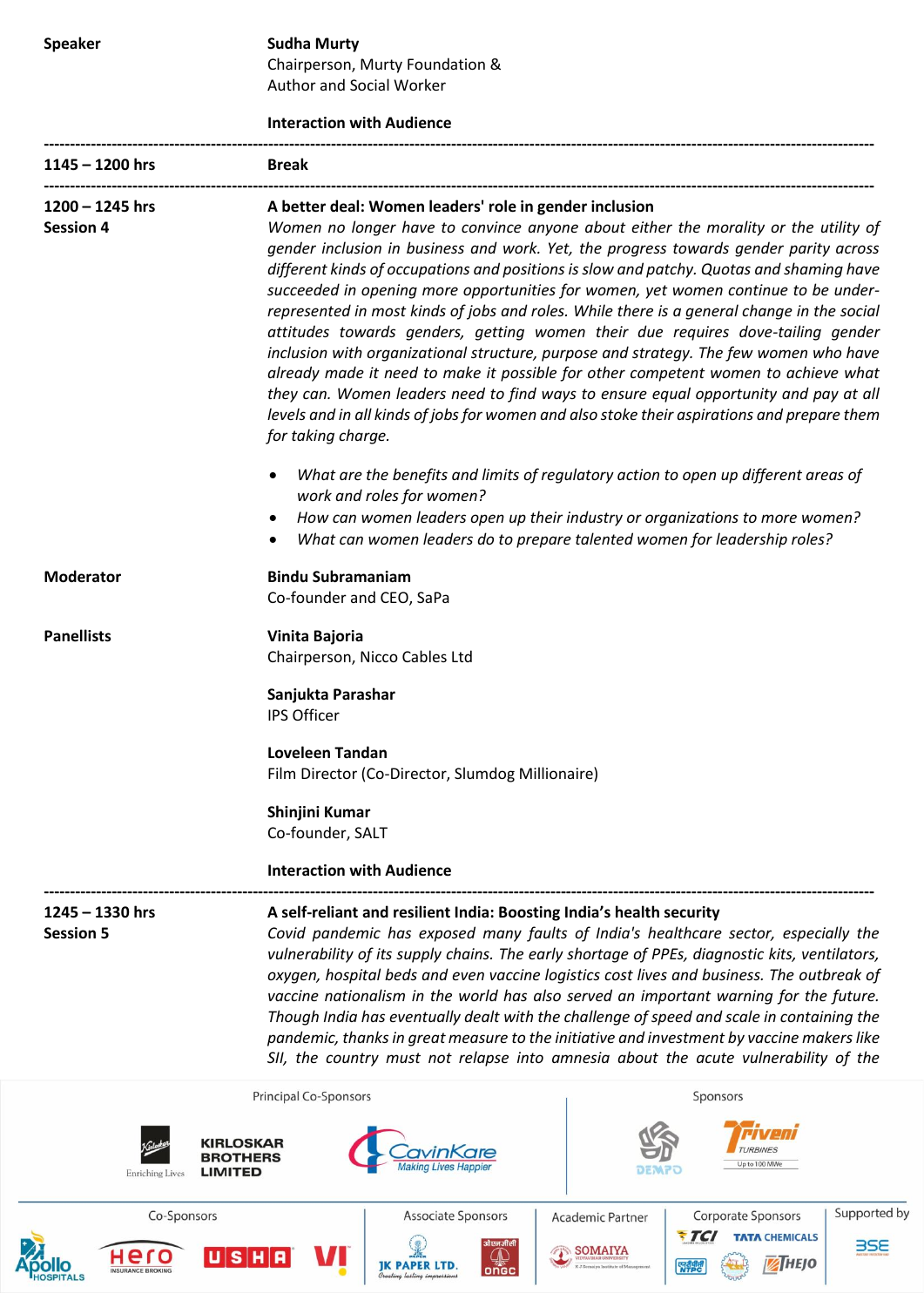|                                                | population and the economy to healthcare deficiencies. Answers have to be found to<br>ensure health security of the country under all circumstances and measures have to be<br>taken to build capacity and resilience in the healthcare supply chain.                                                                                                                                                                                                                                                                                                                                                                                                                                                                                                                                                                                                                                                                                                                                                                                                                                                                                                                                                                                                                                                                                                                                                                                                                       |
|------------------------------------------------|-----------------------------------------------------------------------------------------------------------------------------------------------------------------------------------------------------------------------------------------------------------------------------------------------------------------------------------------------------------------------------------------------------------------------------------------------------------------------------------------------------------------------------------------------------------------------------------------------------------------------------------------------------------------------------------------------------------------------------------------------------------------------------------------------------------------------------------------------------------------------------------------------------------------------------------------------------------------------------------------------------------------------------------------------------------------------------------------------------------------------------------------------------------------------------------------------------------------------------------------------------------------------------------------------------------------------------------------------------------------------------------------------------------------------------------------------------------------------------|
|                                                | What extraordinary steps did SII take to double its vaccine manufacturing capacity<br>$\bullet$<br>within a year?                                                                                                                                                                                                                                                                                                                                                                                                                                                                                                                                                                                                                                                                                                                                                                                                                                                                                                                                                                                                                                                                                                                                                                                                                                                                                                                                                           |
|                                                | What role can SII play in catalyzing Indian R&D for new age vaccines and<br>٠<br>therapeutics?                                                                                                                                                                                                                                                                                                                                                                                                                                                                                                                                                                                                                                                                                                                                                                                                                                                                                                                                                                                                                                                                                                                                                                                                                                                                                                                                                                              |
|                                                | As the world's largest vaccine supplier, what is SII's strategy to deal with the<br>$\bullet$<br>worldwide impulse to localize healthcare supply chains?                                                                                                                                                                                                                                                                                                                                                                                                                                                                                                                                                                                                                                                                                                                                                                                                                                                                                                                                                                                                                                                                                                                                                                                                                                                                                                                    |
| <b>Moderator</b>                               | Sanjiv Goenka<br>Conclave Chairman and<br>Chairman, RP-Sanjiv Goenka Group                                                                                                                                                                                                                                                                                                                                                                                                                                                                                                                                                                                                                                                                                                                                                                                                                                                                                                                                                                                                                                                                                                                                                                                                                                                                                                                                                                                                  |
| <b>Speaker</b>                                 | <b>Adar Poonawalla</b>                                                                                                                                                                                                                                                                                                                                                                                                                                                                                                                                                                                                                                                                                                                                                                                                                                                                                                                                                                                                                                                                                                                                                                                                                                                                                                                                                                                                                                                      |
|                                                | <b>Chief Executive Officer</b><br>Serum Institute of India                                                                                                                                                                                                                                                                                                                                                                                                                                                                                                                                                                                                                                                                                                                                                                                                                                                                                                                                                                                                                                                                                                                                                                                                                                                                                                                                                                                                                  |
|                                                | <b>Interaction with Audience</b>                                                                                                                                                                                                                                                                                                                                                                                                                                                                                                                                                                                                                                                                                                                                                                                                                                                                                                                                                                                                                                                                                                                                                                                                                                                                                                                                                                                                                                            |
| 1330 - 1415 hrs                                | <b>Lunch Break</b>                                                                                                                                                                                                                                                                                                                                                                                                                                                                                                                                                                                                                                                                                                                                                                                                                                                                                                                                                                                                                                                                                                                                                                                                                                                                                                                                                                                                                                                          |
| $1415 - 1500$ hrs<br><b>Session 6</b>          | Balancing compulsions and aspirations: Rebuilding for a better economy<br>India's economy has rebounded strongly and looks set to regain its pre-covid growth<br>momentum. Demand is returning and the supply is reviving. It seems that India's<br>aspirational 8% plus rate of GDP growth is achievable in 2022-23. However, there are<br>significant challenges even if covid ceases to be a factor. There are compulsions to provide<br>relief for continued revival of many sectors and to lure investment in production through<br>steep concessions. The healthcare and the defence sectors' demands have to be attended<br>immediately. Fiscal deficit and government borrowing need careful managing. A rising<br>inflation has to be contained and the currency has to be protected from a reversal in<br>monetary policies elsewhere. The government has to find ways to turn the compulsions<br>into opportunities and reshape Indian economy to ensure that its aspirations of becoming<br>a \$5 trillion economy are realized quickly.<br>Is India's aspiration of achieving double-digit GDP growth realistic? How can it be<br>$\bullet$<br>achieved and sustained?<br>What can the government do to bring down inflation and ensure a high demand<br>$\bullet$<br>growth beyond its revival?<br>What measures can the government take to make Indian economy more resilient<br>$\bullet$<br>against the potential churn in global capital and trade flows? |
| <b>Moderator</b>                               | <b>Shereen Bhan</b><br>Managing Editor, CNBC-TV18                                                                                                                                                                                                                                                                                                                                                                                                                                                                                                                                                                                                                                                                                                                                                                                                                                                                                                                                                                                                                                                                                                                                                                                                                                                                                                                                                                                                                           |
| <b>Speaker</b>                                 | V Anantha Nageswaran<br>Chief Economic Adviser, Ministry of Finance                                                                                                                                                                                                                                                                                                                                                                                                                                                                                                                                                                                                                                                                                                                                                                                                                                                                                                                                                                                                                                                                                                                                                                                                                                                                                                                                                                                                         |
|                                                | <b>Interaction with Audience</b>                                                                                                                                                                                                                                                                                                                                                                                                                                                                                                                                                                                                                                                                                                                                                                                                                                                                                                                                                                                                                                                                                                                                                                                                                                                                                                                                                                                                                                            |
|                                                | Principal Co-Sponsors<br>Sponsors                                                                                                                                                                                                                                                                                                                                                                                                                                                                                                                                                                                                                                                                                                                                                                                                                                                                                                                                                                                                                                                                                                                                                                                                                                                                                                                                                                                                                                           |
| <b>Enriching Lives</b>                         | KIRLOSKAR<br><b>TURBINES</b><br><b>BROTHERS</b><br>Up to 100 MWe<br><b>LIMITED</b>                                                                                                                                                                                                                                                                                                                                                                                                                                                                                                                                                                                                                                                                                                                                                                                                                                                                                                                                                                                                                                                                                                                                                                                                                                                                                                                                                                                          |
| Co-Sponsors<br>Hero<br><b>NSURANCE BROKING</b> | Supported by<br><b>Associate Sponsors</b><br>Corporate Sponsors<br><b>Academic Partner</b><br>7C<br><b>TATA CHEMICALS</b><br>औएन जी सें<br><b>BSE</b><br><b>SOMAIYA</b><br><b>S</b><br><b>ATHEJO</b><br>ण्नवीपीस्<br>NTPC<br>ongc<br>maiva Institute of Mar                                                                                                                                                                                                                                                                                                                                                                                                                                                                                                                                                                                                                                                                                                                                                                                                                                                                                                                                                                                                                                                                                                                                                                                                                 |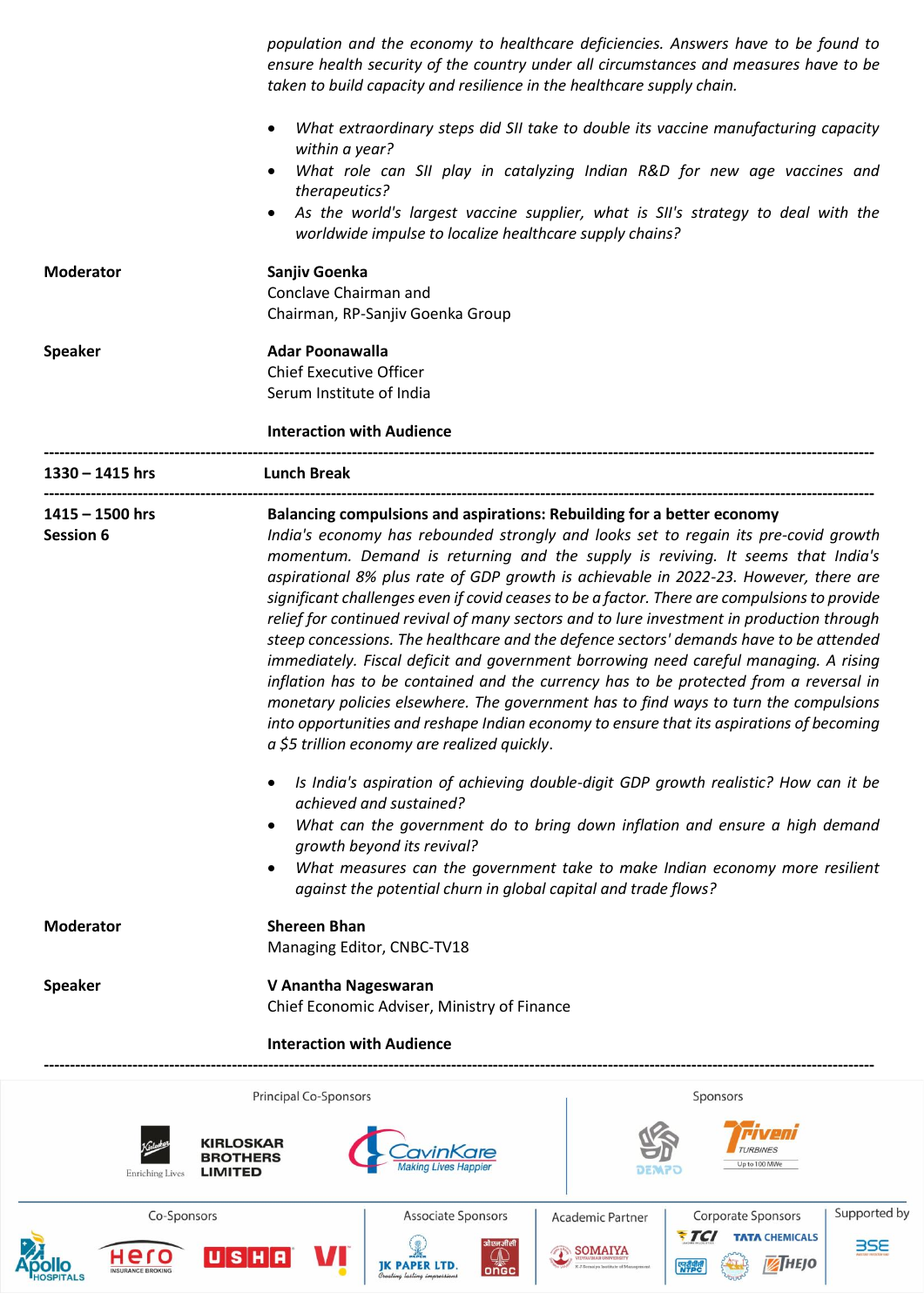| $1500 - 1545$ hrs      | <b>Breeding unicorns: Sustaining startup momentum</b>                                                                                                                      |                                                                                                                                                                                 |  |  |  |
|------------------------|----------------------------------------------------------------------------------------------------------------------------------------------------------------------------|---------------------------------------------------------------------------------------------------------------------------------------------------------------------------------|--|--|--|
| <b>Session 7</b>       | Even as the 'unicorns' are becoming an oxymoron because of them becoming common,<br>they still are the key measure of innovation ecosystem. India has come late to digital |                                                                                                                                                                                 |  |  |  |
|                        |                                                                                                                                                                            |                                                                                                                                                                                 |  |  |  |
|                        | the stable during the past year. However, for India to digitalize its economy, society and                                                                                 |                                                                                                                                                                                 |  |  |  |
|                        |                                                                                                                                                                            | polity quickly, the country needs to intensify the startup sector momentum. India's unicorn                                                                                     |  |  |  |
|                        |                                                                                                                                                                            | breeders must look beyond the taken pastures and explore the less obvious ones because<br>of extreme gravity of the unicorn ecosystem where the biggest pulls most consumers to |  |  |  |
|                        | itself. Timing is crucial as the bubbling private capital is further heated by growing                                                                                     |                                                                                                                                                                                 |  |  |  |
|                        |                                                                                                                                                                            | appetite of stock markets for unicorns. India needs to ensure that innovation ecosystem                                                                                         |  |  |  |
|                        |                                                                                                                                                                            | produces unicorns with greater regularity so that its digital transformation attains the                                                                                        |  |  |  |
|                        | critical mass.                                                                                                                                                             |                                                                                                                                                                                 |  |  |  |
|                        | $\bullet$<br>this boom be sustained?                                                                                                                                       | What has been the key to the unicorn boom in India during the past year and can                                                                                                 |  |  |  |
|                        | $\bullet$<br>startup system?                                                                                                                                               | What can the government do to ensure greater breeding of unicorns in the country's                                                                                              |  |  |  |
|                        | stumbling?                                                                                                                                                                 | What can the investors and mentors do to prevent the soonicorns from rushing and                                                                                                |  |  |  |
| <b>Moderator</b>       | <b>Pranjal Sharma</b>                                                                                                                                                      |                                                                                                                                                                                 |  |  |  |
|                        |                                                                                                                                                                            | Economic Analyst, Advisor and Writer &                                                                                                                                          |  |  |  |
|                        | Author-India Automated                                                                                                                                                     |                                                                                                                                                                                 |  |  |  |
| <b>Panellists</b>      | <b>Alok Bansal</b>                                                                                                                                                         |                                                                                                                                                                                 |  |  |  |
|                        | Whole-time Director & CFO, Policybazaar                                                                                                                                    |                                                                                                                                                                                 |  |  |  |
|                        |                                                                                                                                                                            | <b>Harsh Jain</b><br>CEO & Co-founder, Dream11 & Dream Sports<br><b>Bhavit Sheth</b><br>COO & Co-founder, Dream11 & Dream Sports                                                |  |  |  |
|                        |                                                                                                                                                                            |                                                                                                                                                                                 |  |  |  |
|                        | <b>Interaction with Audience</b>                                                                                                                                           |                                                                                                                                                                                 |  |  |  |
| 1545 - 1600 hrs        | <b>Break</b>                                                                                                                                                               |                                                                                                                                                                                 |  |  |  |
| 1600– 1645 hrs         | The unstoppable: Leading Vedanta's relentless growth                                                                                                                       |                                                                                                                                                                                 |  |  |  |
| <b>Session 8</b>       |                                                                                                                                                                            | He left home in Bihar for Bombay as a 19-year old with the dream of making it big. He                                                                                           |  |  |  |
|                        | turned entrepreneur by dealing in metal scraps and a few decades on, he has become                                                                                         |                                                                                                                                                                                 |  |  |  |
|                        | India's mining maharaja. He has been a leading acquirer of government mining<br>companies since the Vajpayee administration initiated privatization drive two decades      |                                                                                                                                                                                 |  |  |  |
|                        | ago and now he is putting together \$10 billion to add two more public behemoths to his                                                                                    |                                                                                                                                                                                 |  |  |  |
|                        | collection - one in the oil sector and the other in the shipping. He is the first in the queue                                                                             |                                                                                                                                                                                 |  |  |  |
|                        |                                                                                                                                                                            | for producing semiconductors in India in partnership with Taiwan's Foxconn under the                                                                                            |  |  |  |
|                        |                                                                                                                                                                            | production-linked incentive scheme. Always agile, he is restructuring his group to extract                                                                                      |  |  |  |
|                        |                                                                                                                                                                            | greater value for the shareholders from the prevailing commodity boom. He is simply                                                                                             |  |  |  |
|                        | unstoppable.                                                                                                                                                               |                                                                                                                                                                                 |  |  |  |
|                        |                                                                                                                                                                            | What is Vedanta's shopping strategy for the government's latest privatization<br>programme? What has made Vedanta a winner in the privatization drives so far?                  |  |  |  |
|                        | Principal Co-Sponsors                                                                                                                                                      | Sponsors                                                                                                                                                                        |  |  |  |
|                        |                                                                                                                                                                            |                                                                                                                                                                                 |  |  |  |
|                        |                                                                                                                                                                            | <b>URBINES</b>                                                                                                                                                                  |  |  |  |
| <b>Enriching Lives</b> | LIMITED                                                                                                                                                                    | Up to 100 MWe                                                                                                                                                                   |  |  |  |

Co-Sponsors Associate Sponsors Corporate Sponsors Academic Partner **FTCI** TATA CHEMICALS  $\mathbb{R}$ <br>JK PAPER LTD.  $\begin{tabular}{|c|c|} \hline \multicolumn{3}{|c|}{SOMAIYA} \\ \hline \multicolumn{3}{|c|}{N.50mm} \\ \hline \multicolumn{3}{|c|}{K.55mm} \\ \hline \multicolumn{3}{|c|}{K.55mm} \\ \hline \multicolumn{3}{|c|}{N.55mm} \\ \hline \multicolumn{3}{|c|}{N.55mm} \\ \hline \multicolumn{3}{|c|}{N.55mm} \\ \hline \multicolumn{3}{|c|}{N.55mm} \\ \hline \multicolumn{3}{|c|}{N.55mm} \\ \hline \multicolumn{3}{|c|}{N.55mm}$  $\frac{1}{\frac{N}{N}}$  $\boxed{\mathsf{U}\,|\,\mathsf{S}\,|\,\mathsf{H}\,}$ ero R  $\mathcal{A}$ ongc एनदीपीसी<br>NTPC

**T**<br>O**llo**<br>OSPITALS



**ATHEJO**